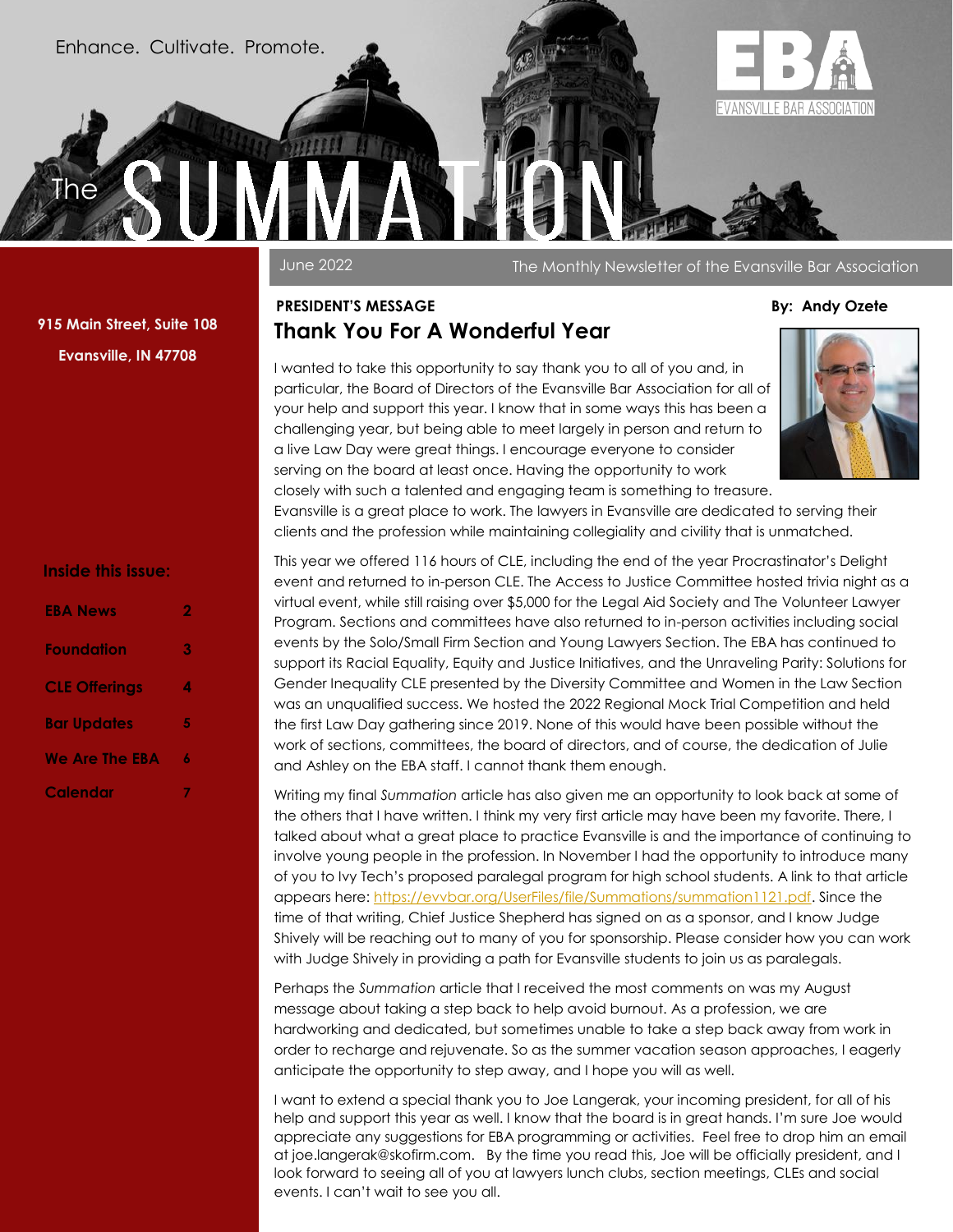

# $...$ TO THE 2021-2022 **COMMITTEE AND SECTION CHAIRS**

Amanda Hall—Access to Justice Committee Tanisha Carothers—Law Day (2020, 2021 and 2022) Craig Emig—CLE Committee Tanisha Carothers—Solo/Small Firm Section Katie Boren—Women In Law Section Raymond Dudlo—Diversity Committee Jordan Saner—Regional Mock Trial Competition Olivia Robinson—Employment Law Section

Joe Langerak—Editorial Board Kristen Koewler-Campbell—Young Lawyer Section Joshua Orem—Family Law Section Rebecca Rhymer—Membership Committee Connie Wambach—Paralegal Section John Goth—PEG Section Lane Siesky—Bench & Bar Committee

## VLP News

**By: Senior Judge Corcoran and Susan Vollmer**

The Volunteer Lawyer Program is hiring new staff! For twenty years, VLP has been run by Beverly Corn and (beginning in 2007) Scott Wylie. Scott now serves as our full-time Executive Director with Bev continuing as the Court's Family Court Mediation Program Coordinator. Over the years, they have typically run all of VLP's program themselves with the assistance of an administrative staff person, now Jeana Goebel. Thanks to a new grant from the Indiana Bar Foundation, VLP will be hiring a new Volunteer Attorney Coordinator and a new Legal Navigator. Both will work throughout the southern part of the state in partnership with new staff at the Legal Aid Society of Evansville and Indiana Legal Services to help address our state's eviction crisis. The Volunteer Attorney Coordinator will be an attorney position and the Legal Navigator with be a paraprofessional/social work position. Both will be full time with health care benefits. If you or someone you know might be interested in either position, please contact Scott at [vlpwylie@sigecom.net.](mailto:vlpwylie@sigecom.net)

**The Volunteer Lawyer Program is hiring new staff**!

*If you or someone you know might be interested in either position, contact Scott Wylie at [vlpwylie@sigecom.net](mailto:vlpwylie@sigecom.net)*

## Spotlight on Equity and Access

*Are you killing time waiting for the next Wordle? Are you willing to help the underserved?*

> Answer a legal question at [Indiana.freelegalanswers.org](https://urldefense.proofpoint.com/v2/url?u=https-3A__nam10.safelinks.protection.outlook.com_-3Furl-3Dhttps-253A-252F-252Furldefense.proofpoint.com-252Fv2-252Furl-253Fu-253Dhttps-2D3A-5F-5Fnam10.safelinks.protection.outlook.com-5F-2D3Furl-2D3Dhttp-2D253A-2D252)

The time spent answering legal questions counts towards your pro bono hours!

In Memory Of...

Members of the Evansville Bar Association who have passed away are remembered by friends and colleagues with contributions to the John L. Sanders Memorial— Evansville Bar Foundation.

Thank you for your contributions in memory of...

Steve Haas

John Hegeman

Retired Magistrate Ralph E. Moore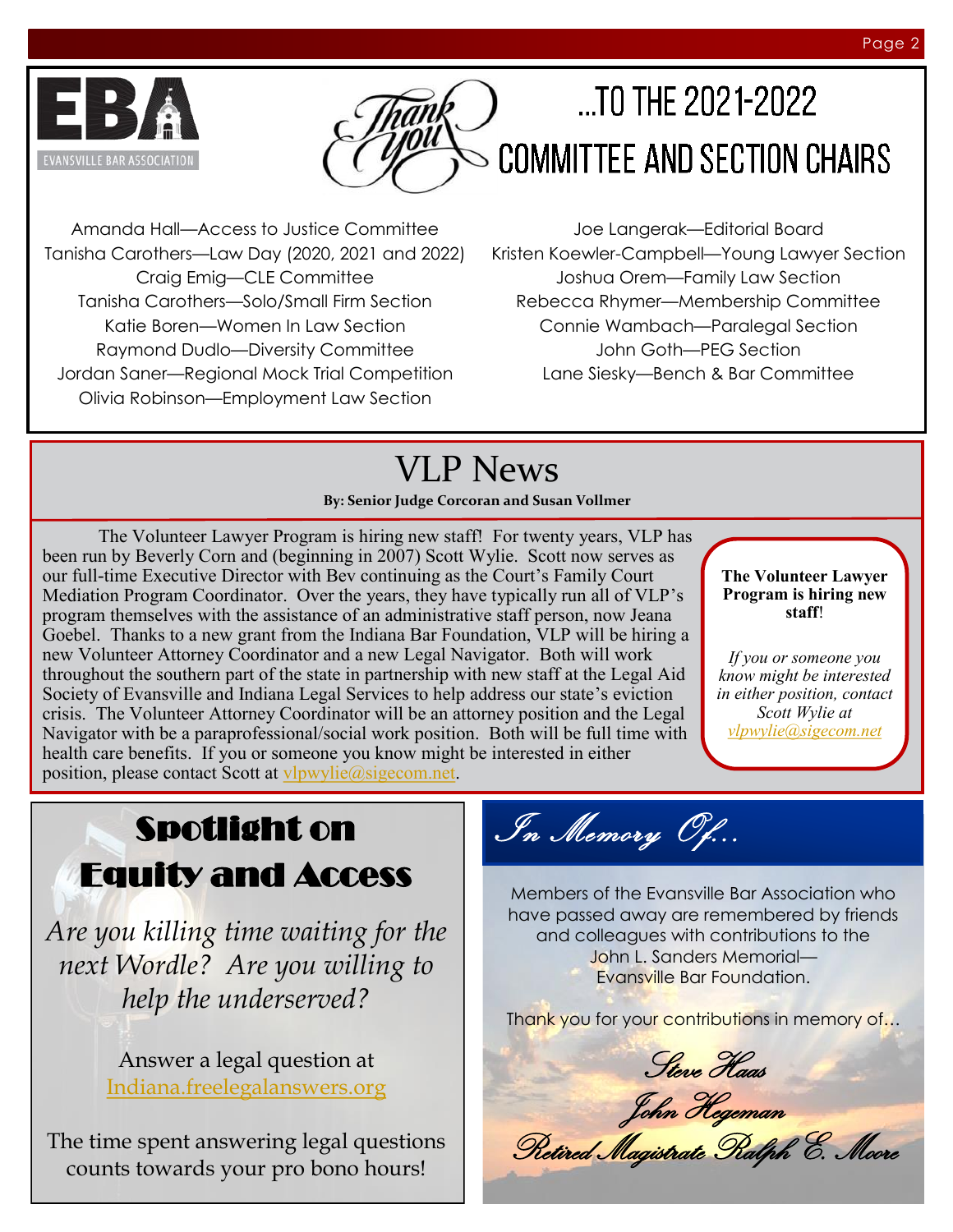



**I** t is June, and this is the last Summation<br>article I will write as the Evansville Bar article I will write as the Evansville Bar Foundation President. Without doubt,

**Heath Tuley** President

there is some small measure of relief in that; after all, there's only so many ways one can ask for donations to the EBF. On the other hand, however, it is a somber moment for me as well since June marks the end of my time on the EBF, which has spanned the last six years. To put that in perspective, I have been on the EBF for half the time I have been a practicing attorney to date. One thing I have witnessed firsthand and have been consistently impressed by is the amount of selfless giving I have seen from the board of directors and from our executive director. During my tenure as President, we have amended our by-laws, formalized the EBF's involvement with the Shepard Lecture Series, and, among other things, have had ongoing discussions on how the EBF can do more and give more in an effort to fulfill as much as possible the promise that was inherent in the gift that created the EBF over two decades ago. I cannot be more thankful—or more proud—of the work our board of directors has accomplished in a single year, and am excited to see what the EBF will accomplish in the years to come.

> *To donate to the Foundation, mail a check to 915 Main Street, Suite 108, Evansville, 47708 or go to<https://evvbar.org/foundation.aspx> by clicking the DONATE button below.*

> > **Donate**

### **LIBRARIAN'S CORNER: VANDERBURGH LAW LIBRARY FOUNDATION ANNUAL MEETING**

The annual meeting of the Vanderburgh Law Library Foundation will take place **Wednesday, June 8, 2022** at 12:00 noon in the law library conference room. At the annual meeting, we will be electing officers and making plans for the upcoming year. All members of the Foundation are welcome to attend and participate as we support the Law Library in meeting the legal information needs of the courts, the bar, and the community at large. We look forward to seeing you on June 8. If you or your firm did not receive your member meeting notice in the mail, please let me know. Thanks so much!

As always, I welcome your questions, comments, and suggestions. Please feel free to call me, Kathleen Weston, at (812) 435-5175 or send me an email [\(kweston@vanderburghgov.org\)](mailto:kweston@vanderburghgov.org).



## **2021-2022 FOUNDATION BOARD OF DIRECTORS**

President – **Jimmy Gentry** Vice President – **Carrie Roelle** Treasurer – **Barbara Williams** Secretary – **Bob Carithers** EBA Representative—**TBD at June EBA Meeting** At-Large Members **Magistrate Molly Briles Carrie Lynn Mike Mitchell Hon. Robert Pigman Laura Scott Aaron Tuley Brent Weil** *Congratulations to the Officers and Board Members that will serve the Evansville Bar Foundation in the coming year:*

*Thank you to the departing Board Members for their dedicated service:*

> **Tanisha Carothers David Harris Heath Tuley**

The John L Sanders Memorial EVANSVILLE BAR FOUNDATION will accept grant applications

July 1-31, 2022

**Please forward the information to organizations that align with the Grant Policy of the EBF.**

**More information can be found on the EBA website [FOUNDATION tab.](https://evvbar.org/foundation.aspx)**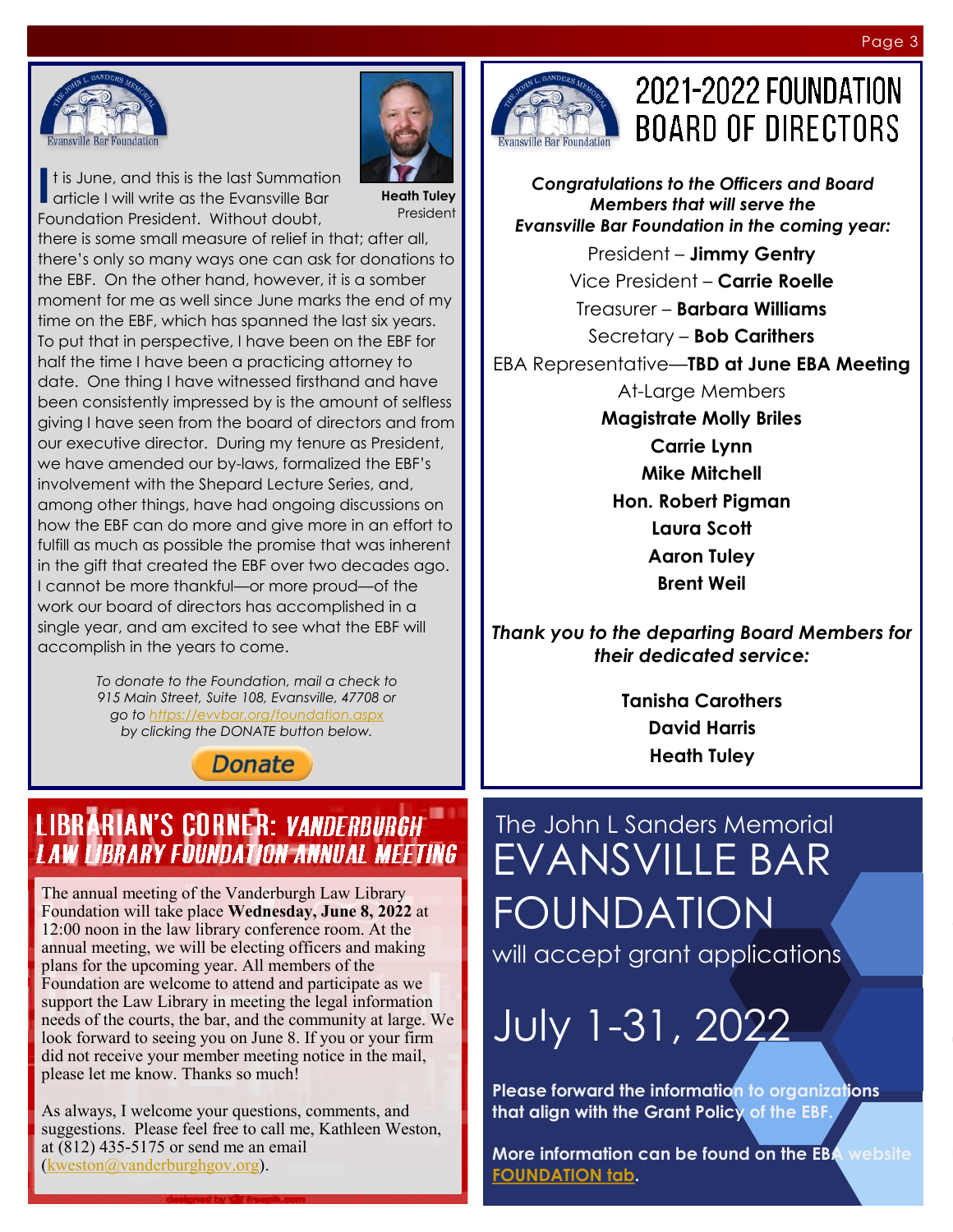#### *You can find an up-to-date listing of CLE on the EBA website at [evvbar.org](https://evvbar.org/continuing-legal-education/upcoming-cle.aspx)*

Registration and pre-payment are required by phone at (812) 463-3201, email at [Ashley@evvbar.org](mailto:ashley@evvbar.org) or online at [evvbar.org.](https://evvbar.org/calendar) Registrations received less than 24 hours prior to the start of the course cannot be guaranteed. Registrations received two hours prior to start of course will be charged an additional \$5. Credit will not be reported to the Indiana Supreme Court Commission on Continuing Legal Education (CLE Commission) until payment for the course has been received in full.



### **Breakfast with the Judge Hon. Andrea K. McCord US Bankruptcy Court**

**Southern District of Indiana 1 CLE**

Wednesday, June 15

EBA Office

Registration and Light Breakfast - 8:00am

CLE Presentation - 8:30am

Commercial Law Section \$30 Member \$35 Non-member \$55

**To register call (812) 463-3201, email [ashley@evvbar.org](mailto:ashley@evvbar.org) or go to [evvbar.org.](https://evvbar.org/calendar/register/?eventno=10036)**

### TOP TEN TAKEAWAYS ABOUT INDIANA'S NEW HEALTH CARE ADVANCE DIRECTIVE  $1$  CI F

#### FRIDAY. JULY 22 NOON. FRA OFFICE

JEFFREY S. DIBLE. FROST BROWN TODD. LLC

Jeffrey Dible will present information on the new Health Care Advance Directives which took effect on July 1, 2021. Mr. Dible will also field and answer questions during the presentation to assist fellow practitioners in understanding the new statute.

PEG Section Member \$25 Member \$30 Non-member \$50

**To register call (812) 463-3201, email [ashley@](mailto:ashley@evvbar.org)[evvbar.org](mailto:eba@evvbar.org?subject=REGISTER:%20Lifecycle%20of%20an%20LLC) or go to [evvbar.org.](https://evvbar.org/calendar/register/?eventno=9985)**



FRIDAY, AUGUST 26

9:00-11:00am—CLE

Followed by lunch and live racing!

*More details to come!*

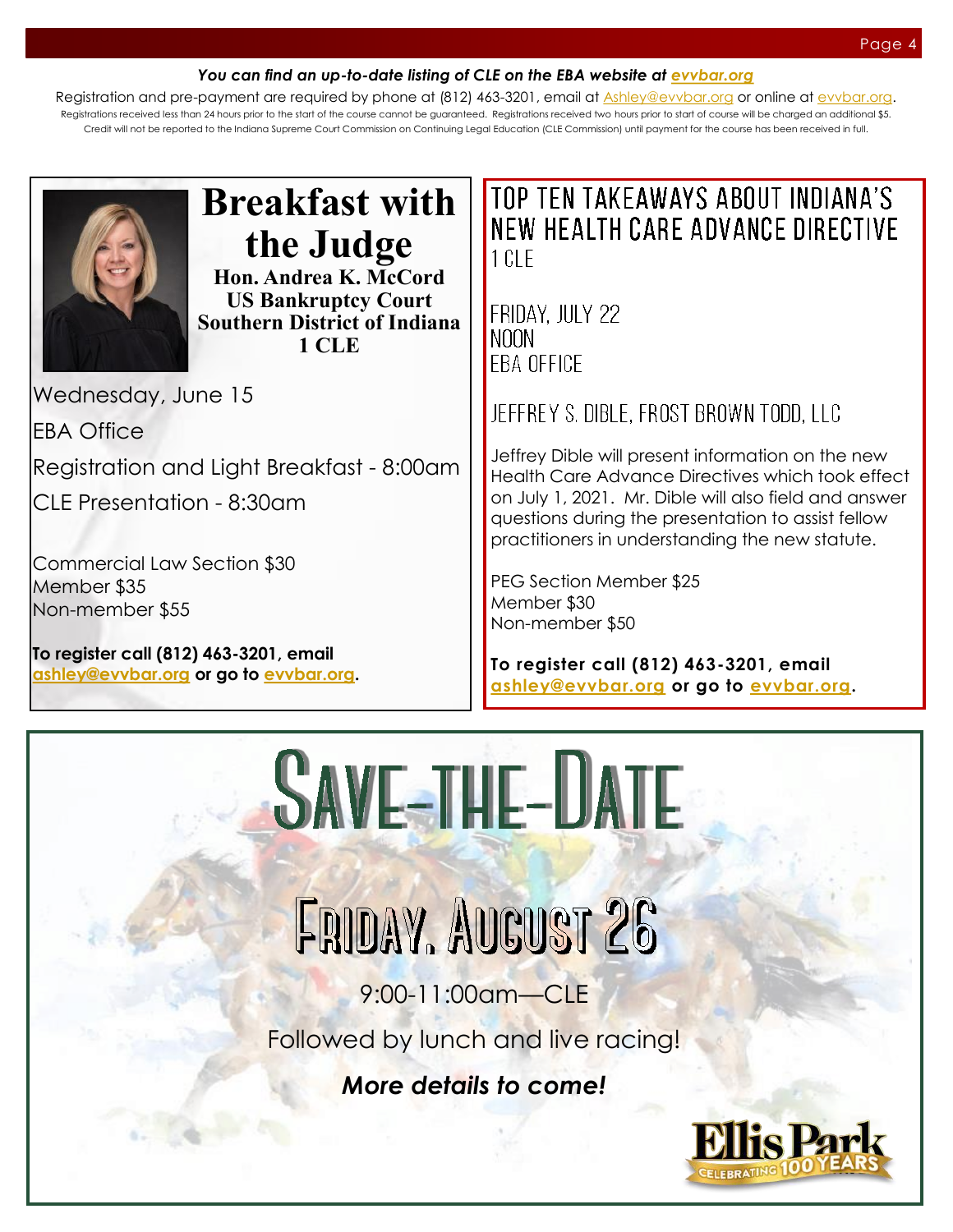# WHO'S DOING WHAT?

## In case you missed it... LAW DAY CELEBRATION

Congratulations to…

*Susan Wilkie*, recipient of the Doran E. Perdue Service Award. Thank you for your hard work in growing the mock trial event!

*Steve Barber*, recipient of the James Bethel Gresham Freedom Award. Thank you for your service to the EBA and entire legal community.

Honored for 50 years of practicing law were *Chief Justice Randall Shepard, Bob Becker, Charlie Berger, Stan Levco,* and *Charlie Spaetti.*

## DECKARD LAW MEDIATION

Let your clients feel heard while getting to yes

After almost 10 years of practicing law, Mallory Deckard is now a registered domestic relations mediator. She offers mediation for divorce, custody, parenting time, child support, and guardianship (adult and minor) cases.

Tel: (812) 266-0276 mediate@deckardlawllc.com





**Robert Lamey Gordon, Rees, Scully Mansukhani, LLP** 333 N. Alabama St., Suite 305 Indianapolis, Indiana 46204 (317) 581-8587 [rlamey@grsm.com](mailto:rlamey@grsm.com)

## Retirement Announcement

update.



**Bar Updates:**

(812) 305-5513

[erikbryant22@gmail.com](mailto:erikbryant22@gmail.com)

John C. Cox has retired from the practice of law after fifty-five years of practice.

Cards or notes may be sent to him at: 108 NW Martin Luther King, Jr. Blvd Evansville, IN 47708

Senior Judge Sheila M. Corcoran is assisting in closing the office and the transfer of open cases. If you have any questions, you may contact her at 812-424-3881.

## **EMPLOYMENT OPPORTUNITIES**

*For more information, go to [evvbar.org,](https://evvbar.org/members/employment-opportunities.aspx) click the MEMBERS tab.*

**Department of Child Services (DCS)** is seeking attorneys for our multi-attorney Knox County Office; apply and see how DCS is growing and changing!

The Evansville, Indiana office of *Jackson Kelly PLLC* has an opening in each of our real estate and corporate transactional practice for an attorney looking for the opportunity to work with great clients on challenging matters.

*Kahn, Dees, Donovan & Kahn, LLP,* seeks to hire an experienced associate attorney to its litigation practice group.

*Pro Bono Indiana* is hiring a Legal Navigator and a Volunteer Attorney Coordinator for the southwest region.

*The Law Offices of Steven K. Deig, LLC* is seeking a trial attorney primarily in the area of domestic relations.

*Terrell, Born, Sullivan & Fiester* is looking to add one or more attorneys to its team!

*Woods & Woods, LLC* is seeking an attorney for a position which offers no court calendar, work from home capabilities, a casual work environment, and a flexible schedule.

*Ziemer Stayman Weitzel Shoulders, LLP* is seeking a highlyskilled and driven Legal Assistant to become a part of our team.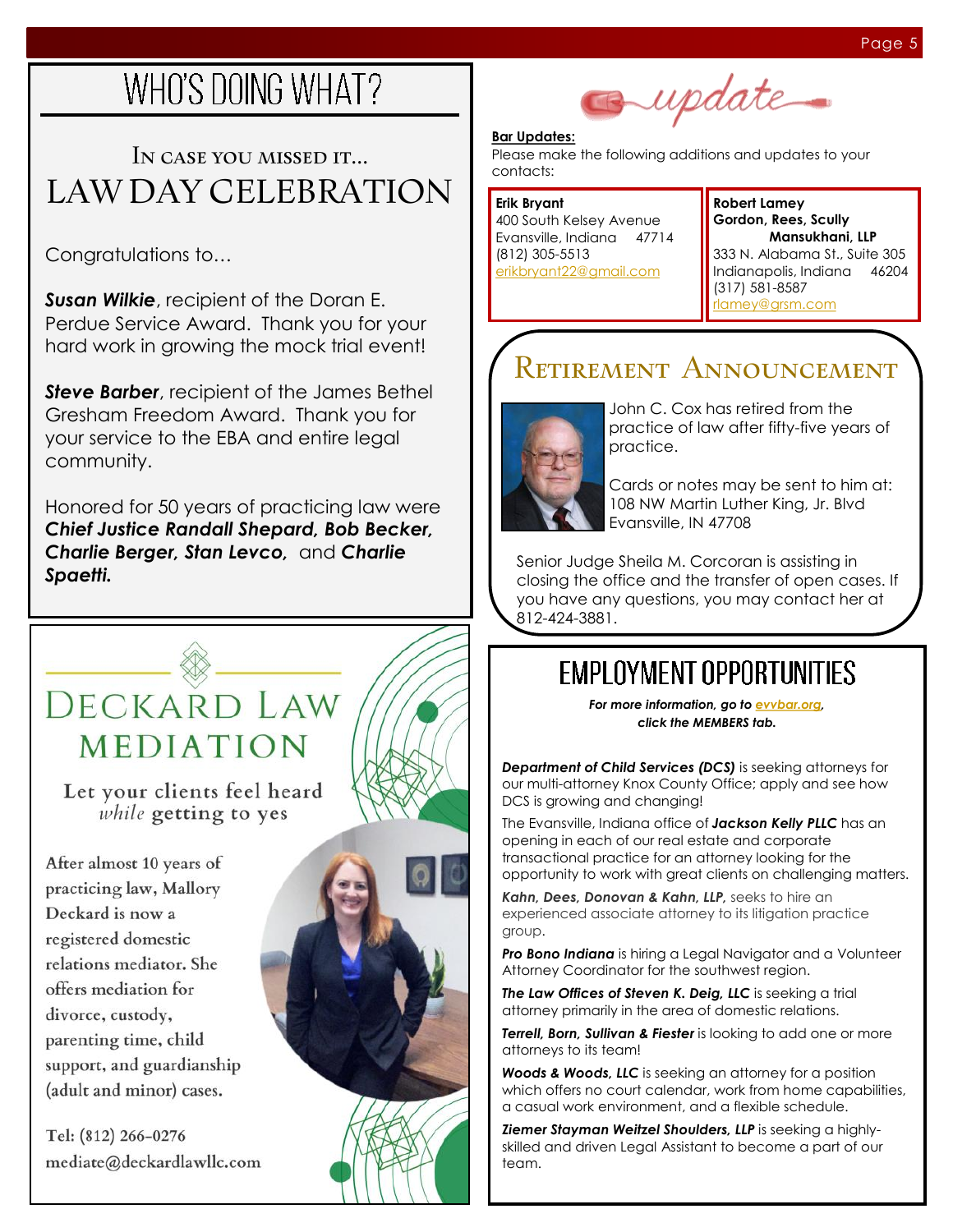# **WE ARE THE EBA**



#### *Magistrate Judge Matthew Brookman, United States District Court, Southern District of Indiana*

 My wife and I moved to Evansville in 2001 when I became one of two Assistant United States Attorneys for the Southern District of Indiana to open a new Branch Office in Evansville. I served as a federal prosecutor with the Department of Justice for 15 years in Indiana, before being appointed by the District Court to be a Magistrate Judge in 2016.

*What always makes you laugh?* Various scenes from "Animal House," "Caddyshack" and "The Hangover" *What song would you sing at Karaoke night?* "Act Naturally," by Buck Owens.

*What was your first job?* General Merchandise Clerk, Schnucks Supermarket, St. Louis, Missouri **Tell me a bit about your immediate family.** My wife and I met in college at DePauw University. We have

three kids; a daughter who is a high school science teacher and Tennis Coach in Bloomington, Indiana, son who is a Junior at Wabash College, and a son who is an 8<sup>th</sup> Grader at Castle North Middle School.

*What is your favorite movie?* "The Godfather" (Part I or II)

If you could live anywhere, where would that be? Our family took a Summer vacation to Lake Tahoe, California, last year, and the scenery and weather were spectacular. However, I will always prefer to live in the Midwest.

*What's your favorite item in your office and why?* A photograph of my daughter and I at the beach when she was 2 years old. Her smile in the photo captures a state of pure happiness.

If you could share a meal with four individuals, living or dead, who would they be? My grandfather (deceased), my Dad (deceased) and my two older brothers (both living).



#### *Julie Moore Holtz, Executive Director, EBA and EBF*

 Four years with the Evansville Bar Association and Evansville Bar Foundation *What are your hobbies?* Baking, embroidery and spending time with family and friends.

*What always makes you laugh?* Dad jokes.

*What was you first job?* Working at BalloonLand behind Eastland Mall in 1991. Before that, I would babysit every time I had the chance.

**Tell us about your immediate family.** I have been married to Brian for five years. Together, we have three children: Ella who is in her last year at University of Cincinnati; Maggie who will graduate from Roger Academy of Hair Design in July; Nicholas who is now a senior at Mater Dei.

*What's your favorite family tradition?* While decorating the Christmas tree each year since 1982, my dad has played *The Oak Ridge Boys Christmas* album. When my kids were born, I began to play the album when we would decorate our tree. You know it's Christmas when the son Jesus Is Born Today comes on and we all belt it out at the top of our lungs. *What is your favorite movie? GOONIES!*

*What song would you sing at Karaoke? Don't Stop Believin'* by Journey

If you could share a meal with four individuals, living or dead, who would they be? My husband, my Grandma T., Maya Angelou and Pope Francis. I believe the conversation would be amazing!

*Who inspires you?* My kids. Each one of them is independent and full of determination.

If you could not work for one year, what would you do? Take my family on a tour of the world.



### *Kathleen Weston, Law Librarian and Pro Se Coordinator*

4.5 years at the William H. Miller Law Library

Why did you decide the Law Librarian position was for you? The position of the law librarian and pro se coordinator seemed like a great opportunity for me to work once again with lawyers and library patrons in areas where I am passionate: access to justice, books, and research.

*What are your hobbies?* Reading, riding my bicycle, and walking.

What's the best piece of advice you've ever been given? Virginia Woolf wrote, "A self that goest on changing is a self that goes on living."

*What always makes you laugh?* My little black kitten when she found an open paper bag! *What is your favorite movie? It Happened One Night*

If you could live anywhere, where would it be? If money is no object, I would live in London, England.

*What's your favorite item in your office and why?* The coffee mug holding my pens; it reminds me of my second hometown. *What is one thing you will never do again?* Read Ulysses by James Joyce!

If you could brush up on a skill or work on a new one, what would it be? Playing the piano.

If you were to describe yourself by a music genre, what would it be? Classical—it's the only music I really know and its been a part of my life for as long as I can remember.

What is something on your bucket list you've completed? What do you still want to do? I spend seven days exploring the city of Rome, Italy in November 2021. I hope to travel to Florence, Italy someday and do the same.

*Who Inspires you?* Jane Austen's novels continue to inspire me. They have taught me about friendship, love, and what really matters.